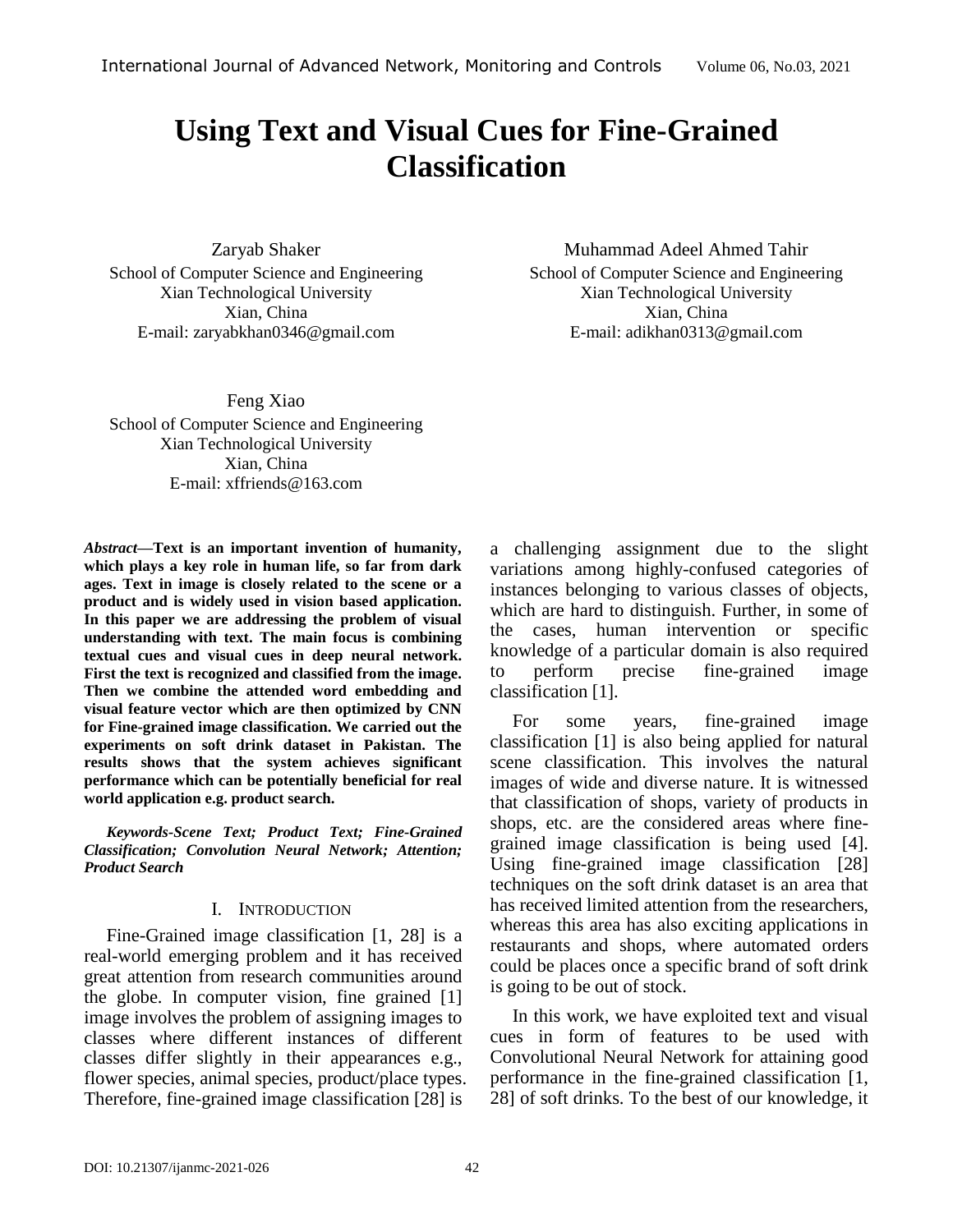is a unique application of a classification technique in the domain of fine-grained image classification of soft drink datasets.

The second section of this paper discusses the proposed classification technique, the third section involves results and discussion and conclusions are drawn in the last section.



Figure 1. T-SNE Plot for word Embedding

## II. LITERATURE SURVEY

## *A. Text detection and recognition*

Text in images carries a high level of information which makes this property of images very rich in computer vision as well as for humans. The information encoded in the text can be very beneficial for many computer vision applications. Text detection and recognition [7] face some challenges like the diversity of nature, the complexity of background, interference factors, etc. The first novel approach of a real end-to-end model for text detection and recognition in a scene was proposed in 2010 by Neumann et al [8]. It achieved a highly significant increase in recognition rate from 53% to 72% on the Char74k dataset (de Campos et al.) but there is a weakness in this system is that it was only applicable to horizontal texts. Later on Coates et al. [9] 2011 apply large-scale algorithms to build highly effective classifying model for both detection and recognition. Their end-to-end system has high accuracy and performs well on complex natural images but the drawback is that it requires a relatively large volume of training data.

Further in 2014 Jaderberg et al [10] addresses the problem of text detection and recognition by generating text proposals with CNN and provides an end-to-end system for reading text in natural scene images. That system was capable of both text spotting and image retrieval and perform excellently on complex natural images. Yao et al [11] present a unified framework for detecting and recognizing the text in images to handle the texts of different orientations. They also provide a method for 'search dictionary' to correct the recognition errors. The system achieves highly competitive performance, especially on multi oriented texts. Also, the works of Shiva kumara et al. [12] and C Yao et al. [13] realize the significance of multi-oriented text detection and recognition to the research community. In the paper of Yingying Zhu et al. [14], they discussed in detail the recent advances and future trends for scene text detection and recognition.

# *B. Fine-Grained Classification:*

Fine-Grained classification [28] aims for the deep insight into image that is why this problem got a lot of attention from researchers around the globe. Many approaches have been developed to address the particular problem till now with the margin of improvement in the future.

Existing deep learning-based fine-grained image classification approaches [15] could be subclassified into the following according to the use of additional information or human inference:

*1) Approaches that directly use the general deep CNNs for image fine-grained classification [16].*

*2) Part detection and alignment-based approaches [17].*

*3) Ensemble of network-based approaches [18].*

*4) Approaches based on attention mechanisms [19].* 

The prior work in fine-grained classification [28] can be simply divided into two paths. The first is to detect the discriminative object parts in the image to compensate for nuisance variations such as pose. Many parts-based methods with geometric constraints have been proposed for bird classification [16] and dogs [20].

The second track is to derive discriminative and robust features. Classic hand-crafted feature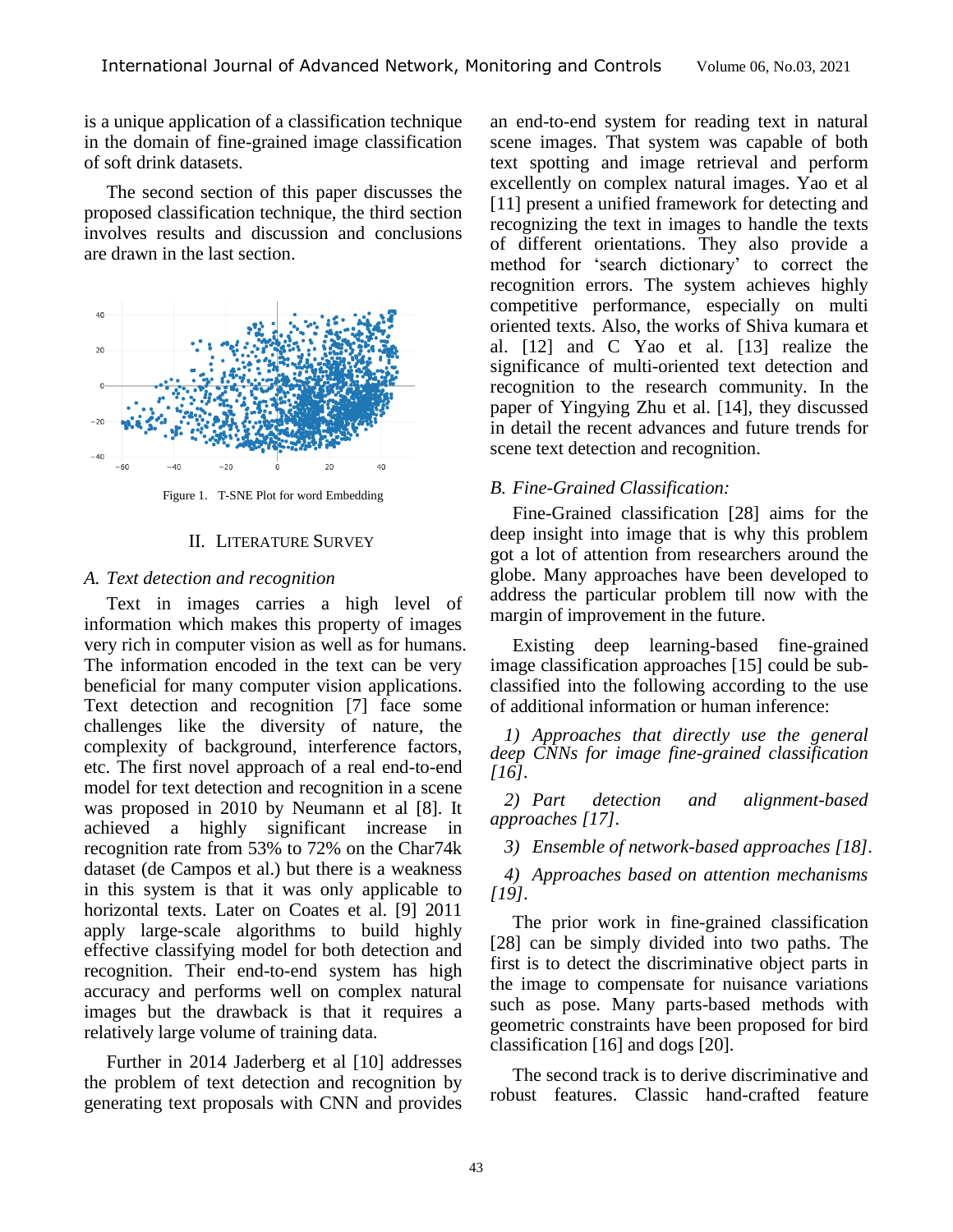descriptors such as the Scale Invariant Feature Transform (SIFT) [21], Histogram of Oriented Gradients (HoG) [22], and Color Histogram [23] other methods such as the Part-based One-vs-One Features (POOFs) [24] focus on modeling corresponding parts activation. Deep convolutional neural network (DCNN) approaches for general object classification achieve state-ofthe-art performance for fine-grained classification by applying transfer learning [25].

# *C. Attention Mechanism*

The idea of attention is one of the most influential ideas in deep learning allows the network to focus on specific aspects of a complex input. The main idea of the attention t mechanism is to allow the decoder to "look back" at the original input and extracts only the significant information that is important for decoding [27].

Consider we are attempting machine translation on the following sentence: "The cat is beautiful." If you can ask someone to pick out the keywords of the sentence, i.e. which ones describe the most meaning, they would likely say "cat" and "beautiful." Articles like "the" and "is" are not as relevant in translation as the previous words (though they aren't completely insignificant). Therefore, we focus our attention on important words. We use the attention mechanism on texts to get our most relevant words from text features and we put attention on the visual features to get our most relevant features like edges, color, size of object, etc.

The attention mechanism [27] scores each input word (via dot product with attention weights), then to create a distribution scores are passed through softmax function. An attention vector is produce by multiplying distribution with the context vector and then passed to the decoder. The advantage of attention are its ability to identify the information in an input most pertinent to accomplishing a task, increasing performance especially in natural language processing but it increases computations unlike to human.[30].

# *D. Multimodal Fusion:*

Multimodal processing [35] significantly enhances the understanding, modeling, and performance of human-computer interaction. In multimodal fusion [31], user interaction with system is through various input modalities like speech, gesture, and eye gaze. In our context, different multimedia researchers presented different fusion strategies used for combining multiple modalities in order to an encoder-decoder architecture accomplish various tasks [28, 29, 33].

The literature on multimodal fusion [31] research is presented through several classifications based on the fusion methodology. The methods can be described from their advantages, weaknesses, basic concept, and their usage in various analysis tasks but multimodal fusion has several issues that influence the process such as contextual information, confidence level, synchronization between different modalities, etc. In 2016 [32] uses [multilayer and](https://dl.acm.org/doi/abs/10.1145/2964284.2964297) multimodal fusion of [deep neural networks for video](https://dl.acm.org/doi/abs/10.1145/2964284.2964297) [classification.](https://dl.acm.org/doi/abs/10.1145/2964284.2964297) In 2017 [33] uses weakly paired multimodal fusion for object recognition. [34] Uses Multimodal deep networks for image-based document and text classification by introduce an end-to-end learnable multimodal deep network that jointly learns text and image features and performs the final classification based on a fused heterogeneous representation of the document. They validated their approach on the Tobacco3482 and RVL-CDIP datasets. In 2020 [28] did Finegrained Classification by the Combination of Visual and Locally Pooled Textual Features.

# III. PROPOSED METHODOLOGY

Our approach is to classify soft drinks images into their respective classes with the help of text and visual features. We extract textual and visual features from the input image with the help of different models [37, 40] and treat those features as input for our multimodal [31] which combines both the inputs to anticipate the classification of the given image. Textual cues play a key role in fine-grained classification [28], especially in the classification of business places such as bakery, café, bookstore, and daily use products. Multiple models have been developed to address the particular problem. These models assist us to extract the textual information that is highly useful for image classification. We adopt word2vec [40].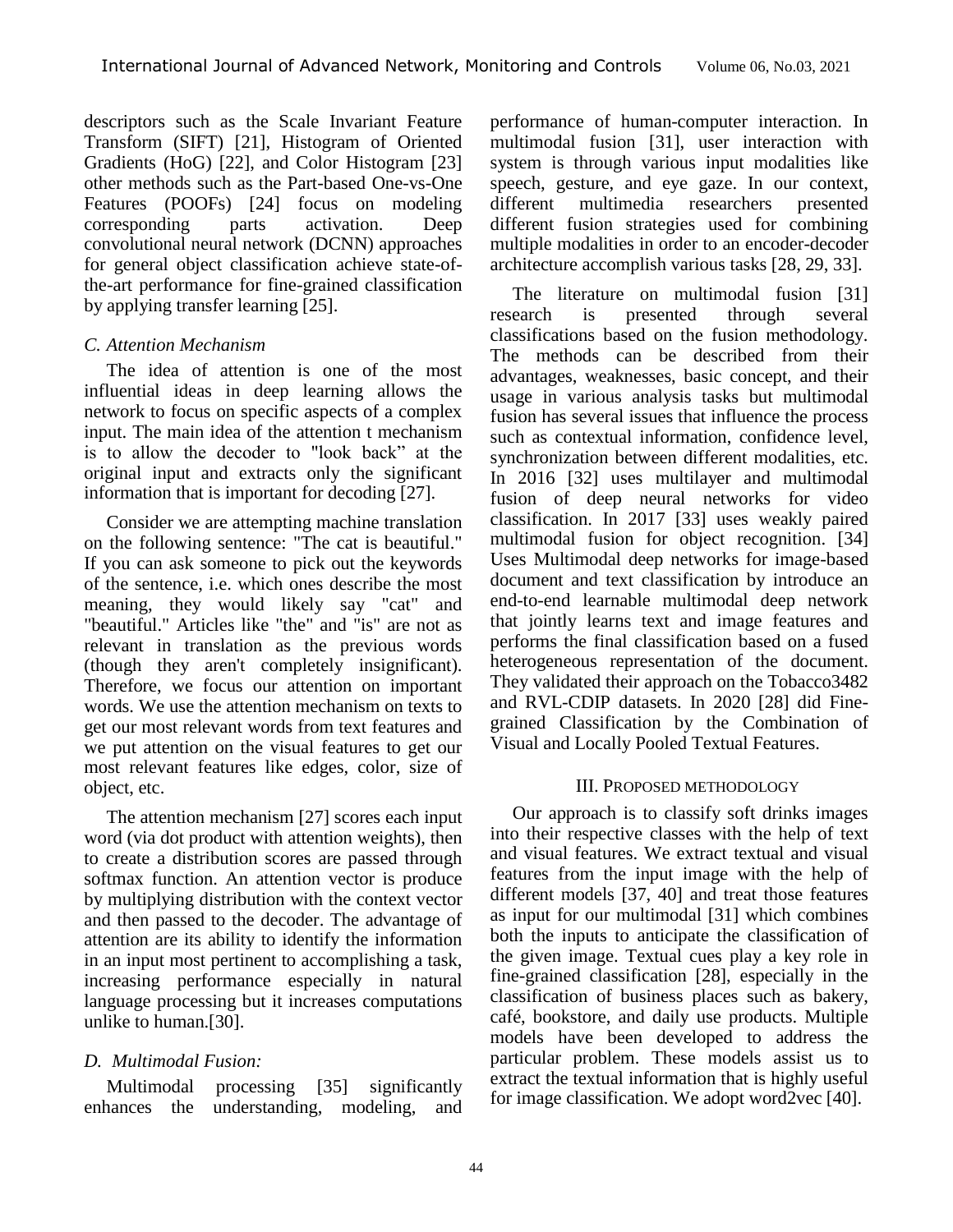Visual features are the second input to our modal. The visual feature is the information about the contents of an image which describes its specific structures such as shapes, edges, objects, patterns, and colors i.e. properties. In our case, we extract the visual features (works as second input) with the help of VGG pertained modal [37] on ImageNet [36] by fine-tuning the modal with our dataset. These visual features work as building blocks with the texture input to give us the desired results.

The 224x224 Input images are transferred to VGG model [37] for visual features extraction. We extract visual features by importing the VGG [37] model from tensor flow keras with the pretrained weights. The top layer is set to false when loading the model. Further, we unfreeze the last five layers to fine tune the modal. After defining the model, PIL object of the image has to be converted in a pixel data NumPy array where we only have one sample and the values are then appropriately scaled to get the features. We get the feature vector ' $y_f$ ' from the last max-pooling layer as a 4096 dimensional features. Feature extraction part is from the input layer to the last max pooling layer.

At the same time, the input is send to OCR for character recognition. OCR gives us the classification of text by localizing and recognizing the text. Then OCR saves the recognized text in a file which is then passed to word2vec [40] model for textual representation ' $x_f$ '. Word2Vec [40] is a two-layer neural networks which has been trained

for the reconstruction of linguistic contexts of words. It takes a large corpus as its input and produces a vector space, of given dimensions, with each unique word in the corpus being assigned a corresponding vector in the space. The purpose and usefulness of Word2vec [40] is to group similar words vectors together in vector space. That is, it detects similarity between vectors by using the 'cosine similarity' function. Let 'a' be the first vector and 'b' be the second vector,

$$
\text{Cos}(a, b) = \frac{a.b}{\|a\| \|b\|}
$$

$$
x_f = \cos(a, b)(1)
$$

After that, we put an attention mechanism [30] on both inputs of multimodal [31] i.e. visual features and textual features. There can be some recognized text that is more relevant than others at the moment of discriminating similar classes. So we need to capture the inner correlation between the textual and visual features. The attention mechanism learns a tensor of weight that is used between the visual features and textual features. Let  $'X'$  be the extracted textual features and  $'Y'$  is visual features and weight is 'W'. We compute the attention mechanism by:

$$
w_a = \text{Softmax} (\tan h \left( y_{fa}^t \cdot W.x_f \right))
$$

$$
x_{fa} = w_a \cdot x_f \tag{2}
$$



Figure 2. Proposed Model Pipeline\_ Text and Visual features are attended and Combined for Fine Grained Classification.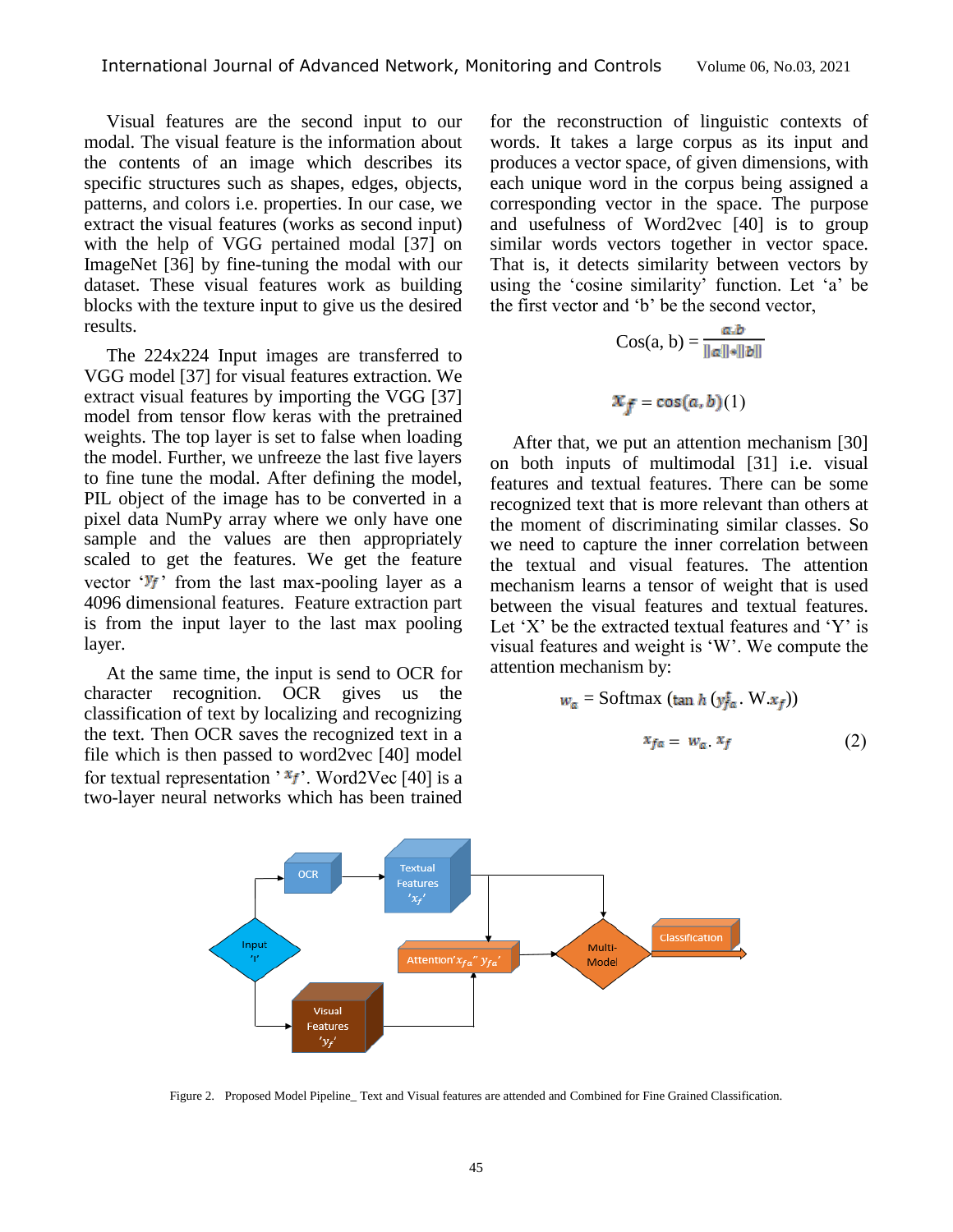The resulting normalized attended vector $w_a'$ , is multiplied with the textual features  $x_f$  to obtain the final attended textual features  $x_{fa}$ . The obtained textual features  $x_{fa}$  and the visual features' $y_{fa}$ ' are concatenated in the multimodal to form the final features by

$$
Z = \begin{bmatrix} x_{fa} + y_{fa} \end{bmatrix} \tag{3}
$$

Finally, the resulting vector serves as input to a final classification layer that outputs the probability of a given class based on low-rank bilinear pooling operation.

# IV. EXPERIMENTS AND RESULTS

# *A. Dataset:*

We have collected the new dataset of soft drink bottles of 10 classes in Pakistan with 375 original images. The dataset contains several occluded, rotated, low quality and blurred text instances which increases the difficulty of performing successful text recognition. Due to limited resources, our dataset is not fully organized and has many limitations. The images are divided into 2 sets having 200 training images, 175 test images.

## *B. Implementation Details:*

We start by augmentation the training images flipped vertically and horizontally to make 2 more images of every image to avoid the problem of overfitting for feature extraction mode. So the total

number of training images is 600. We load the image and convert it to array using keras preprocessing. We also expand the dimensions and use a preprocess function in keras to fit the image according to our model. Then the predicted output is sent to for attention.

We extract text from all of the images by using the combination of tesseract [39] and easyOCR [38]. EasyOCR is used to localize a text and tesseract is used for the recognition of the text. The extracted text is saved in two files each set of training set text and test set text. Then these sets are loaded for word embedding [40].To recognize context meanings we use two layer shallow neural network to describe word embedding. We import word2vec [40] from genism library.

We put the attention on both textual and visual features for the fine-grained classification [28] of our dataset. The network is trained for 5 epochs with Adam optimizer. The batch size employed in all our experiments is pre-defined from a library 'config', with a learning rate of 0.0001, momentum of 0.9.

These experiments were implemented by using tensor flow deep learning framework on a simple laptop of 8 GB ram and 2.7 GHz (i7).

# *C. Results:*

Random results of some classes are shown below.

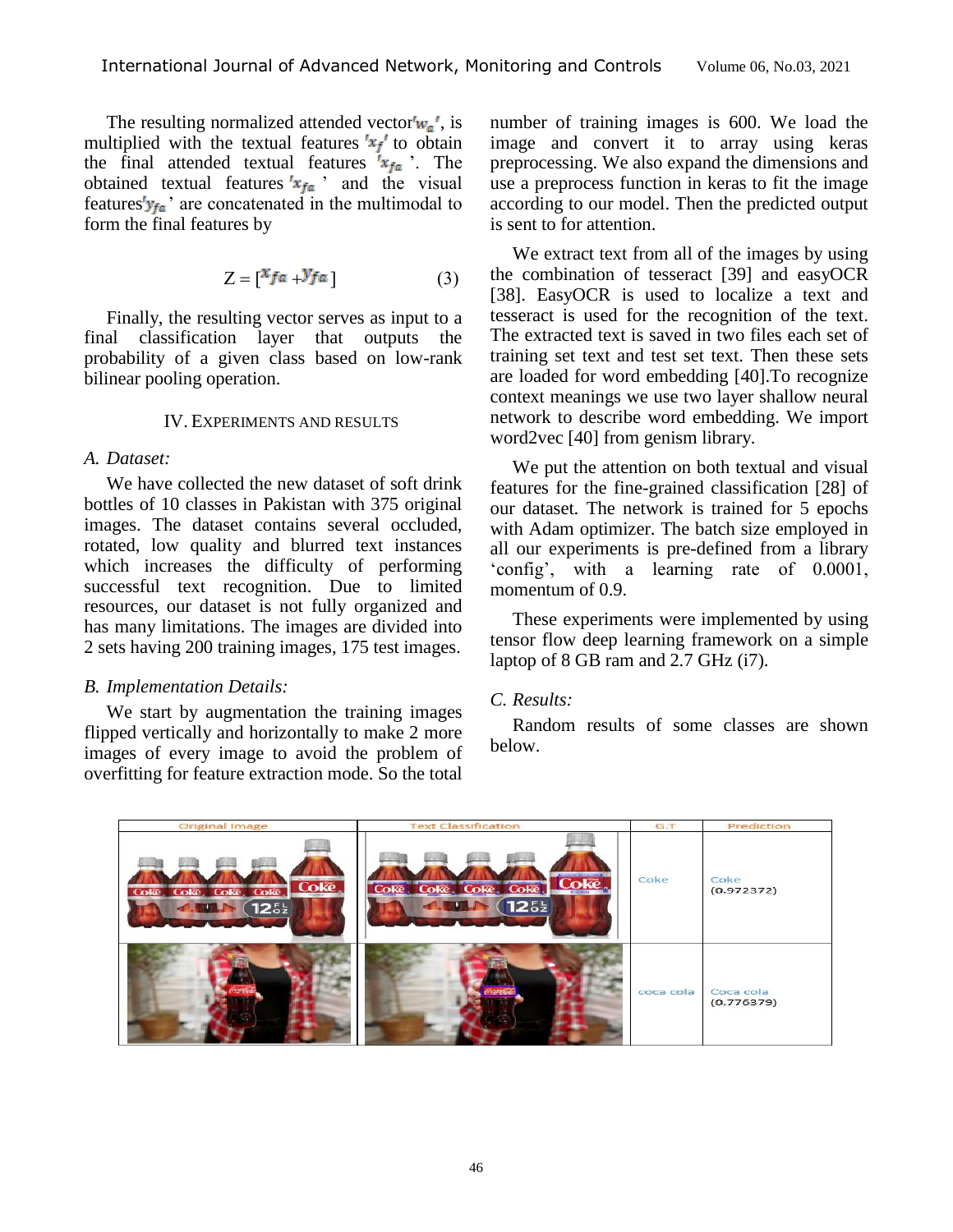

Bad results are because of lot of noise or the quality of the image.



*D. Comparison Graphs:*



Figure 3. Visualization of Epoch vs Loss with different window size and dimension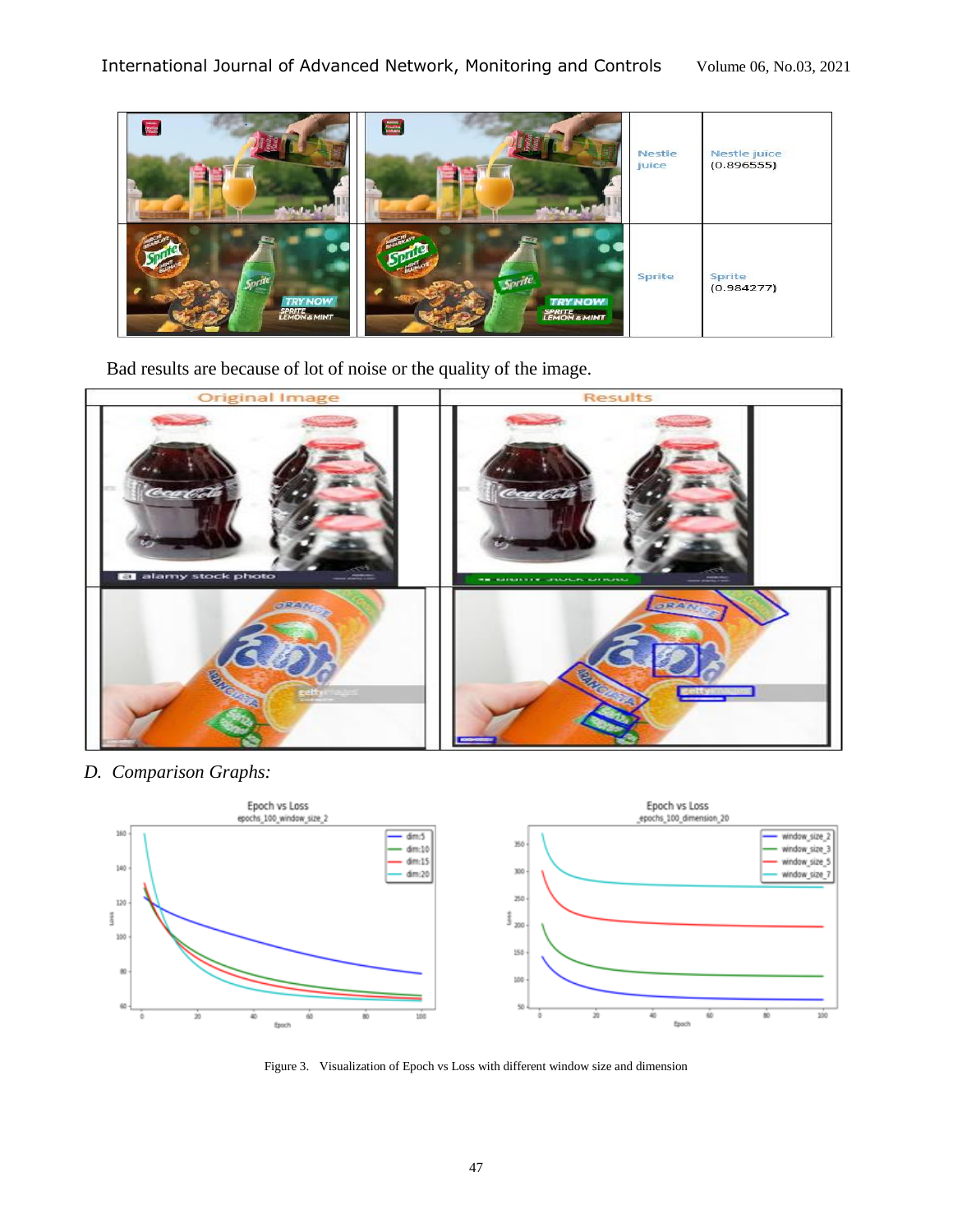

Figure 4. Parameters visualization with different window size and dimension

#### V. CONCLUSION

In this paper we demonstrated the importance of textual and visual cues for fine grained classification. We developed a frame work for precise classification of soft drink bottles by combining pre-trained models. The results show that the textual features plays more important role then visual features for classification of real life products.

Furthermore, as the system is created with low resources it can be modified and enhanced for better performance on large datasets and real world classification applications.

#### **REFERENCES**

- [1] [Z Akata,](https://scholar.google.com/citations?user=jQl9RtkAAAAJ&hl=en&oi=sra) S Reed, D Walter, H [Lee,](https://scholar.google.com/citations?user=fmSHtE8AAAAJ&hl=en&oi=sra) ["Evaluation of](http://openaccess.thecvf.com/content_cvpr_2015/html/Akata_Evaluation_of_Output_2015_CVPR_paper.html)  [output embeddings for](http://openaccess.thecvf.com/content_cvpr_2015/html/Akata_Evaluation_of_Output_2015_CVPR_paper.html) fine-grained image [classification,](http://openaccess.thecvf.com/content_cvpr_2015/html/Akata_Evaluation_of_Output_2015_CVPR_paper.html) " pattern recognition," 2015.
- [2] [X He,](https://scholar.google.com/citations?user=37RO0eYAAAAJ&hl=en&oi=sra) [Y Peng,](https://scholar.google.com/citations?user=mFsXPNYAAAAJ&hl=en&oi=sra) ["Fine-grained image classification](http://openaccess.thecvf.com/content_cvpr_2017/html/He_Fine-Grained_Image_Classification_CVPR_2017_paper.html) via [combining vision and language,"](http://openaccess.thecvf.com/content_cvpr_2017/html/He_Fine-Grained_Image_Classification_CVPR_2017_paper.html) Computer Vision and Pattern Recognition, 2017.
- [3] Maron, AL Ratan," Multiple-instance learning for natural scene classification," ICML, 1998.
- [4] W Geng, [F Han,](https://scholar.google.com/citations?user=3igxYUQAAAAJ&hl=en&oi=sra) [J Lin,](https://scholar.google.com/citations?user=JBWJM4AAAAAJ&hl=en&oi=sra) L Zhu, J Bai, [S Wang,](https://scholar.google.com/citations?user=a-guDhoAAAAJ&hl=en&oi=sra) "Finegrained grocery product recognition by one-shot learning," Proceedings of the 26th ACM international conference on Multimedia," 2018.
- [5] [S Albawi,](https://scholar.google.com/citations?user=ZZqp1dMAAAAJ&hl=en&oi=sra) TA Mohammed, ["Understanding of a](https://ieeexplore.ieee.org/abstract/document/8308186/) [convolutional neural network,](https://ieeexplore.ieee.org/abstract/document/8308186/)" IEEE, 2017.
- [6] [SE Umbaugh,](https://scholar.google.com/citations?user=TikjMmQAAAAJ&hl=en&oi=sra)" [Digital image processing and analysis:](https://books.google.com/books?hl=en&lr=&id=UQTMw5uoGHgC&oi=fnd&pg=PP1&dq=computer+vision+applications&ots=45uwE1wJK0&sig=QaQT1LU1kU8bgKuzo6eLntP7DHs)  human and [compute vision applications](https://books.google.com/books?hl=en&lr=&id=UQTMw5uoGHgC&oi=fnd&pg=PP1&dq=computer+vision+applications&ots=45uwE1wJK0&sig=QaQT1LU1kU8bgKuzo6eLntP7DHs) with [CVIPtools,](https://books.google.com/books?hl=en&lr=&id=UQTMw5uoGHgC&oi=fnd&pg=PP1&dq=computer+vision+applications&ots=45uwE1wJK0&sig=QaQT1LU1kU8bgKuzo6eLntP7DHs)" Amazon book, 2010.
- [7] [Q Ye,](https://scholar.google.com/citations?user=tjEfgsEAAAAJ&hl=en&oi=sra) [D Doermann,](https://scholar.google.com/citations?user=RoGOW9AAAAAJ&hl=en&oi=sra) "Text detection and recognition in imagery: A survey," IEEE transactions on pattern analysis, 2014.
- [8] L Neumann, [J Matas,](https://scholar.google.com/citations?user=EJCNY6QAAAAJ&hl=en&oi=sra) "A method for text localization and recognition in real-world images," Asian conference on computer vision, 2010.
- [9] [A Coates,](https://scholar.google.com/citations?user=bLUllHEAAAAJ&hl=en&oi=sra) B Carpenter, C Case, ["Text detection and](https://ieeexplore.ieee.org/abstract/document/6065350/)  [character recognition in scene images with](https://ieeexplore.ieee.org/abstract/document/6065350/)  unsupervised [feature learning,](https://ieeexplore.ieee.org/abstract/document/6065350/)" IEEE, 2011.
- [10]M Jaderberg, [A Vedaldi,](https://scholar.google.com/citations?user=bRT7t28AAAAJ&hl=en&oi=sra) [A Zisserman,](https://scholar.google.com/citations?user=UZ5wscMAAAAJ&hl=en&oi=sra) ["Deep features](https://link.springer.com/chapter/10.1007/978-3-319-10593-2_34)  for text [spotting,](https://link.springer.com/chapter/10.1007/978-3-319-10593-2_34)" European conference on computer, 2014.
- [11]C Yao, [X Bai,](https://scholar.google.com/citations?user=UeltiQ4AAAAJ&hl=en&oi=sra) [W Liu,](https://scholar.google.com/citations?user=D7jDk7gAAAAJ&hl=en&oi=sra) "A [unified framework](https://ieeexplore.ieee.org/abstract/document/6891290/) for [multioriented text](https://ieeexplore.ieee.org/abstract/document/6891290/) detection and recognition,"IEEE Transactions on Image Processing, 2014
- [12]P [Shivakumara,](https://scholar.google.com/citations?user=XfpbOc4AAAAJ&hl=en&oi=sra) [A Dutta,](https://scholar.google.com/citations?user=1aKTzmIAAAAJ&hl=en&oi=sra) [CL Tan,](https://scholar.google.com/citations?user=nmFSOaEAAAAJ&hl=en&oi=sra) [U Pal,](https://scholar.google.com/citations?user=2_z_CogAAAAJ&hl=en&oi=sra) "Multioriented scene text detection in video based on wavelet and angle projection boundary growing," Multimedia tools and applications, 2014.
- [13[\]Z Zhang,](https://scholar.google.com/citations?user=nZ_PVbsAAAAJ&hl=en&oi=sra) C Zhang, [W Shen,](https://scholar.google.com/citations?user=Ae2kRCEAAAAJ&hl=en&oi=sra) [C Yao,](https://scholar.google.com/citations?user=IpmnLFcAAAAJ&hl=en&oi=sra) ["Multi-oriented](http://openaccess.thecvf.com/content_cvpr_2016/html/Zhang_Multi-Oriented_Text_Detection_CVPR_2016_paper.html)  convolutional [networks,](http://openaccess.thecvf.com/content_cvpr_2016/html/Zhang_Multi-Oriented_Text_Detection_CVPR_2016_paper.html)"pattern recognition, 2016.
- [14] Y [Zhu,](https://scholar.google.com/citations?user=0kNKGhMAAAAJ&hl=en&oi=sra) [C Yao,](https://scholar.google.com/citations?user=IpmnLFcAAAAJ&hl=en&oi=sra) [X Bai,](https://scholar.google.com/citations?user=UeltiQ4AAAAJ&hl=en&oi=sra) "Scene text detection and recognition: trends,"Frontiers of Computer Science, 2016.
- [15[\]B Zhao,](https://scholar.google.com/citations?user=a8OCiUEAAAAJ&hl=en&oi=sra) [J Feng,](https://scholar.google.com/citations?user=Q8iay0gAAAAJ&hl=en&oi=sra) [X Wu,](https://scholar.google.com/citations?user=Yt70KEIAAAAJ&hl=en&oi=sra) [S Yan,](https://scholar.google.com/citations?user=DNuiPHwAAAAJ&hl=en&oi=sra) "segmentation," International Journal of Automation, 2017.
- [16[\]N Zhang,](https://scholar.google.com/citations?user=DplAah0AAAAJ&hl=en&oi=sra) [J Donahue,](https://scholar.google.com/citations?user=UfbuDH8AAAAJ&hl=en&oi=sra) [R Girshick,](https://scholar.google.com/citations?user=W8VIEZgAAAAJ&hl=en&oi=sra) [T Darrell,](https://scholar.google.com/citations?user=bh-uRFMAAAAJ&hl=en&oi=sra) ["Part-based](https://link.springer.com/chapter/10.1007/978-3-319-10590-1_54)  R-CNNs for fine-grained [category detection,](https://link.springer.com/chapter/10.1007/978-3-319-10590-1_54)" European conference, 2014.
- [17[\]E Gavves,](https://scholar.google.com/citations?user=QqfCvsgAAAAJ&hl=en&oi=sra) [B Fernando,](https://scholar.google.com/citations?user=GyvseMkAAAAJ&hl=en&oi=sra) [CGM Snoek,](https://scholar.google.com/citations?user=0uKdbscAAAAJ&hl=en&oi=sra) ["Fine-grained](http://openaccess.thecvf.com/content_iccv_2013/html/Gavves_Fine-Grained_Categorization_by_2013_ICCV_paper.html) [categorization by alignments,"](http://openaccess.thecvf.com/content_iccv_2013/html/Gavves_Fine-Grained_Categorization_by_2013_ICCV_paper.html) IEEE 2013.
- [18[\]P Baraldi,](https://scholar.google.com/citations?user=SPz44rQAAAAJ&hl=en&oi=sra) M Compare, S Sauco, [E Zio,](https://scholar.google.com/citations?user=HAHhUtkAAAAJ&hl=en&oi=sra) "Ensemble neural network-based particle filtering for prognostics,"Mechanical Systems and Signal, 2013.
- [19[\]F Fan,](https://scholar.google.com/citations?user=vHKArGUAAAAJ&hl=en&oi=sra) [Y Feng,](https://scholar.google.com/citations?user=67qAw_wAAAAJ&hl=en&oi=sra) ["D Zhao](https://scholar.google.com/citations?user=lhR8-68AAAAJ&hl=en&oi=sra) [Multi-grained attention](https://www.aclweb.org/anthology/D18-1380.pdf) [network for aspect-level sentiment classification,](https://www.aclweb.org/anthology/D18-1380.pdf)" conference on empirical methods, 2018.
- [20] OM [Parkhi,](https://scholar.google.com/citations?user=tiLf8UkAAAAJ&hl=en&oi=sra) [A Vedaldi,](https://scholar.google.com/citations?user=bRT7t28AAAAJ&hl=en&oi=sra) [A Zisserman,](https://scholar.google.com/citations?user=UZ5wscMAAAAJ&hl=en&oi=sra) ["Cats and](https://ieeexplore.ieee.org/abstract/document/6248092/) dogs," IEEE conference, 2012.
- [21]G Lowe, "Sift-the [scale invariant feature transform,"](https://pdfs.semanticscholar.org/19d1/c9a4546d840269ef534f6c1c8e3798ce81ac.pdf) Int. J 2004.